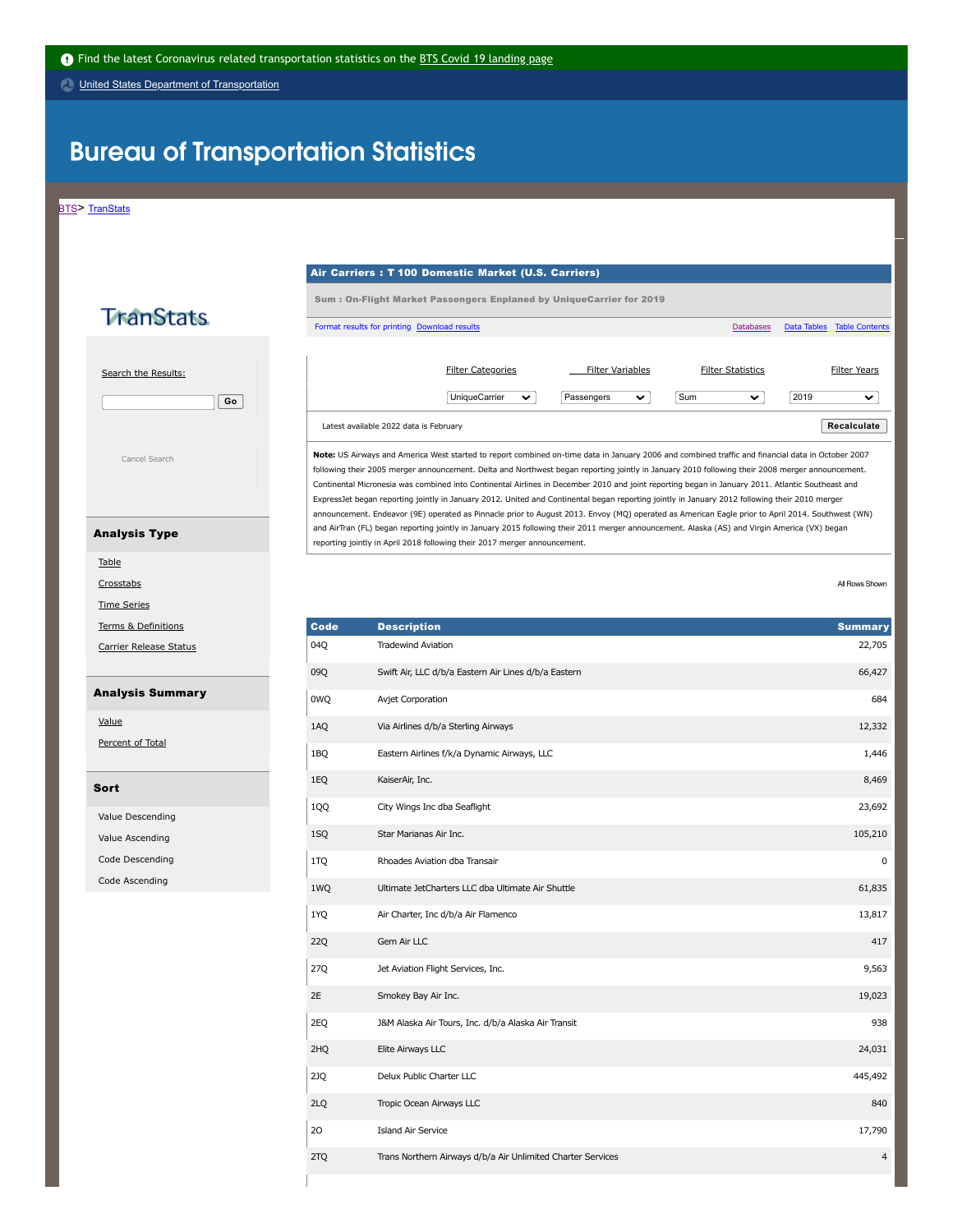| 34Q        | Polaris Aviation Solutions, LLC                                          | 16          |
|------------|--------------------------------------------------------------------------|-------------|
| 37Q        | Hillwood Airways, LLC f/k/a ATX Air Services, LLC                        | 73          |
| 38Q        | Key Lime Air Corporation                                                 | 39,482      |
| 3AQ        | Maritime Helicopters, Inc.                                               | 4,297       |
| 3BQ        | Nealco Air Charter Services, Inc. d/b/a Watermakers Air                  | 179         |
| 3DQ        | Rectrix Aviation, Inc.                                                   | 18,565      |
| 3E         | Multi-Aero, Inc. d/b/a Air Choice One                                    | 73,321      |
| 3EQ        | Scott Aviation, LLC d/b/a Silver Air                                     | 5,650       |
| 3F         | Pacific Airways, Inc.                                                    | 10,220      |
| 3M         | Silver Airways                                                           | 365,800     |
| 4B         | Boutique Air                                                             | 178,940     |
| 4W         | Warbelow                                                                 | 16,514      |
| 5V         | Tatonduk Outfitters Limited d/b/a Everts Air Alaska and Everts Air Cargo | 4,933       |
| 5X         | United Parcel Service                                                    | 0           |
| 5Y         | Atlas Air Inc.                                                           | 10,087      |
| 7H         | Northern Pacific Airways, Inc. Dba Ravn Alaska                           | 396,913     |
| 7S         | Ryan Air f/k/a Arctic Transportation                                     | 2,174       |
| 8C         | Air Transport International                                              | 0           |
| 8E         | Bering Air Inc.                                                          | 93,869      |
| 8V         | Wright Air Service                                                       | 61,648      |
| 9E         | Endeavor Air Inc.                                                        | 13,969,918  |
| 9K         | Cape Air                                                                 | 458,168     |
| 9S         | Southern Air Inc.                                                        | 0           |
| 9X         | Southern Airways Express, dba Mokulele Airlines                          | 99,216      |
| AA         | American Airlines Inc.                                                   | 126,067,492 |
| AAT        | Air Sunshine Inc.                                                        | 4,302       |
| ABX        | ABX Air Inc                                                              | 0           |
| AMO        | Ameristar Air Cargo                                                      | 6,553       |
| AN         | ADVANCED AIR, LLC                                                        | 30,350      |
| AS         | Alaska Airlines Inc.                                                     | 33,674,297  |
| AX         | <b>Trans States Airlines</b>                                             | 3,032,823   |
| B6         | JetBlue Airways                                                          | 33,761,944  |
| C5         | Commutair Aka Champlain Enterprises, Inc.                                | 2,250,032   |
| <b>CH</b>  | Bemidji Airlines                                                         | $\pmb{0}$   |
| CP(2)      | Compass Airlines                                                         | 5,735,051   |
| DL         | Delta Air Lines Inc.                                                     | 136,407,182 |
| <b>ELL</b> | Ellis Air Taxi Inc.                                                      | 359         |
| EM         | Empire Airlines Inc.                                                     | 201,200     |
| EV         | ExpressJet Airlines LLC d/b/a aha!                                       | 5,338,151   |
| F9         | Frontier Airlines Inc.                                                   | 21,885,492  |
| FX         | Federal Express Corporation                                              | 0           |
| G4         | Allegiant Air                                                            | 15,061,068  |
|            |                                                                          |             |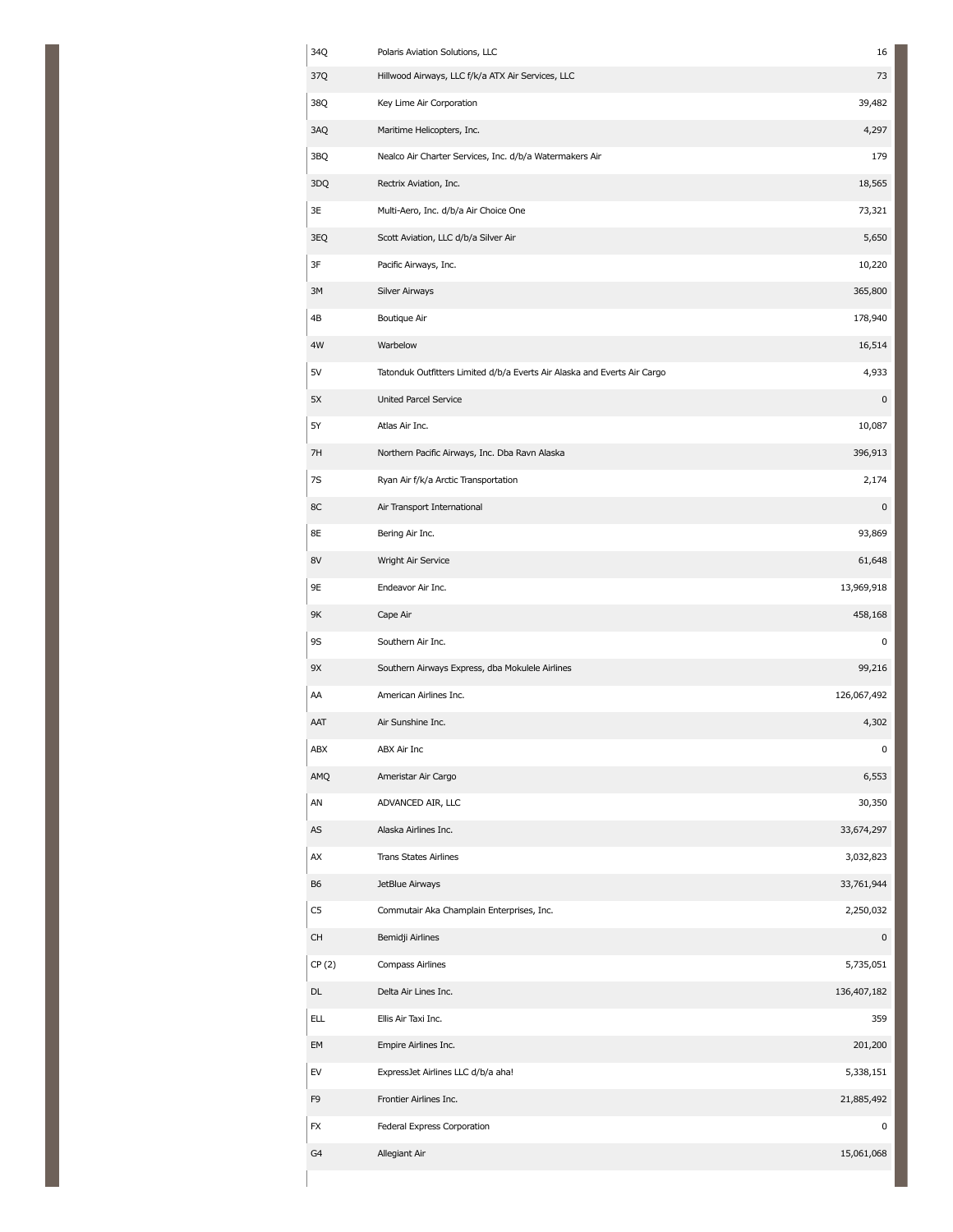| G7             | GoJet Airlines LLC d/b/a United Express                             | 4,325,225           |
|----------------|---------------------------------------------------------------------|---------------------|
| <b>GCH</b>     | Grand Canyon Helicopters                                            | 0                   |
| GFQ            | Gulf And Caribbean Cargo                                            | $\pmb{0}$           |
| GL             | Miami Air International                                             | 65,066              |
| GV             | <b>Grant Aviation</b>                                               | 126,071             |
| H <sub>6</sub> | <b>Hageland Aviation Service</b>                                    | 251,344             |
| HA             | Hawaiian Airlines Inc.                                              | 10,221,662          |
| <b>HBQ</b>     | Harris Air Services                                                 | 6,062               |
| I4             | Scott Air LLC dba Island Air Express                                | 22,905              |
| J5             | Kalinin Aviation LLC d/b/a Alaska Seaplanes                         | 74,293              |
| K <sub>2</sub> | Paklook Air, Inc d/b/a/ Airlift Alaska d/b/a/ Yute Commuter Service | 30,539              |
| K3             | Venture Travel LLC d/b/a Taquan Air Service                         | 11,832              |
| KAH            | Kenmore Air Harbor                                                  | 43,396              |
| KAQ            | Kalitta Air LLC                                                     | 0                   |
| KAT            | Katmai Air                                                          | 18,404              |
| KD             | Western Global                                                      | $\pmb{0}$           |
| KH             | Aloha Air Cargo                                                     | $\pmb{0}$           |
| KLQ            | Kalitta Charters II                                                 | 0                   |
| KO             | Alaska Central Express                                              | 7,478               |
| KS             | Peninsula Airways Inc.                                              | 143,231             |
| L2             | Lynden Air Cargo Airlines                                           | $\pmb{0}$           |
| LF             | CFM Inc d/b/a Contour Airlines d/b/a One Jet Shuttle                | 191,744             |
| M6             | Amerijet International                                              | 0                   |
| <b>MQ</b>      | Envoy Air                                                           | 13,850,922          |
| MW             | Mokulele Flight Services, Inc.                                      | 122,612             |
| N <sub>8</sub> | National Air Cargo Group Inc d/ba National Airlines                 | 1,758               |
| NС             | Northern Air Cargo Inc.                                             | 0                   |
| <b>NEW</b>     | New England Airlines Inc.                                           | 35,105              |
| NΚ             | Spirit Air Lines                                                    | 30,744,199          |
| OH             | PSA Airlines Inc.                                                   | 14,796,439          |
| OO             | SkyWest Airlines Inc.                                               | 41,022,298          |
| PFQ            | Asia Pacific                                                        | $\pmb{0}$           |
| PM             | Prescott Support Company, Inc.                                      | 0                   |
| PO             | Polar Air Cargo Airways                                             | $\pmb{0}$           |
| PT             | Piedmont Airlines                                                   | 4,713,610           |
| Q5             | 40-Mile Air                                                         | 588                 |
| QX             | Horizon Air                                                         | 7,119,761           |
| <b>RVQ</b>     | Reeve Air Alaska, LLC                                               | 347                 |
| SEB            | Seaborne Virgin Islands, Inc.                                       | 130,562             |
| <b>SNK</b>     | Spernak Airways Inc.                                                | 4,848               |
| SY             | Sun Country Airlines d/b/a MN Airlines                              | 3,670,907           |
| U7             | USA Jet Airlines Inc.                                               | $\mathsf{O}\xspace$ |
|                |                                                                     |                     |